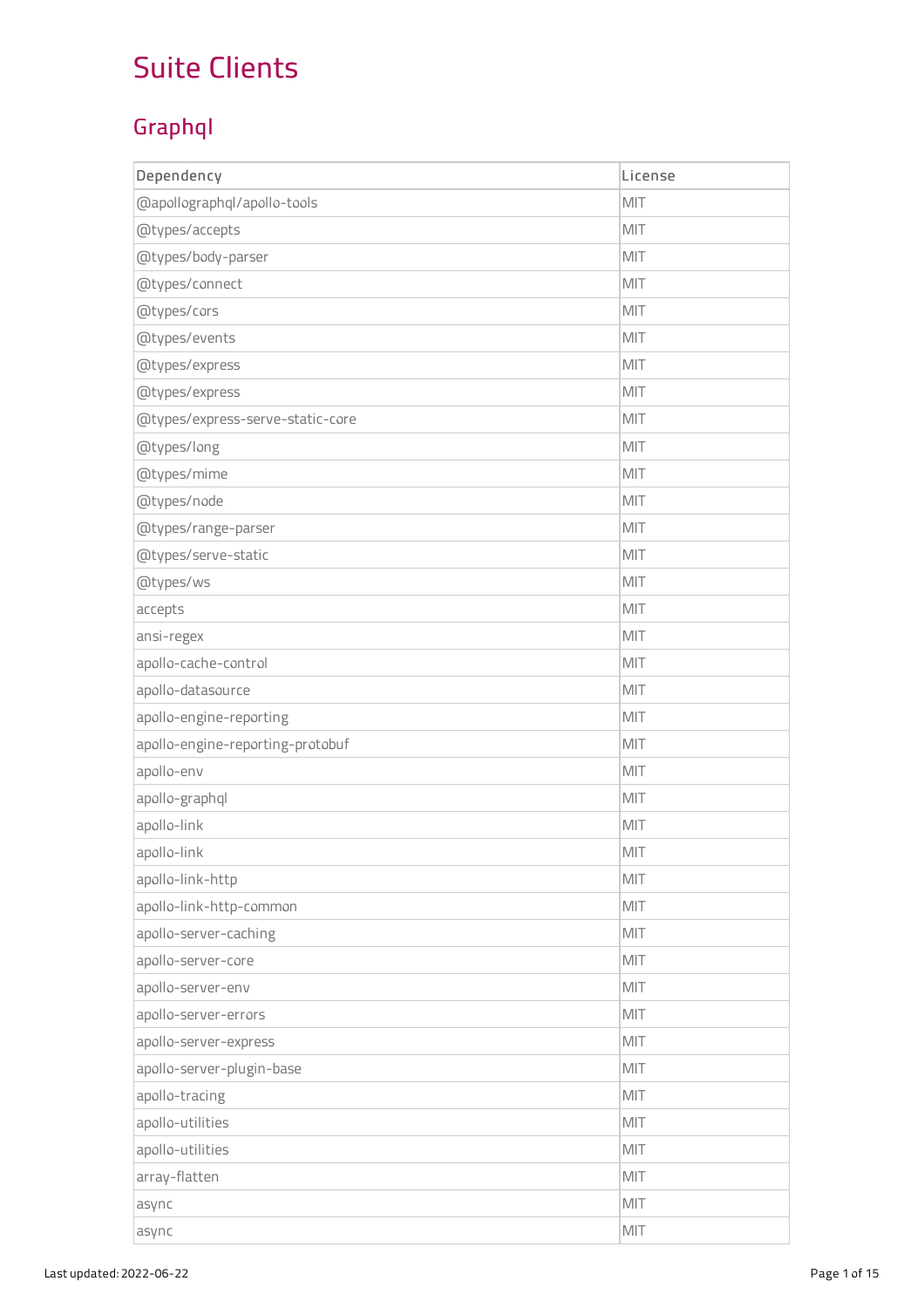| Dependency                      | License |
|---------------------------------|---------|
| async-limiter                   | MIT     |
| async-retry                     | MIT     |
| backo2                          | MIT     |
| body-parser                     | MIT     |
| buffer-from                     | MIT     |
| busboy                          | MIT     |
| bytes                           | MIT     |
| camelcase                       | MIT     |
| camelize                        | MIT     |
| circular-json                   | MIT     |
| code-point-at                   | MIT     |
| color                           | MIT     |
| color-convert                   | MIT     |
| color-name                      | MIT     |
| color-name                      | MIT     |
| color-string                    | MIT     |
| content-disposition             | MIT     |
| content-security-policy-builder | MIT     |
| content-type                    | MIT     |
| cookie                          | MIT     |
| cookie-signature                | MIT     |
| core-js                         | MIT     |
| core-js                         | MIT     |
| core-util-is                    | MIT     |
| cors                            | MIT     |
| cross-env                       | MIT     |
| cross-spawn                     | MIT     |
| dasherize                       | MIT     |
| date-format                     | MIT     |
| debug                           | MIT     |
| debug                           | MIT     |
| decamelize                      | MIT     |
| define-properties               | MIT     |
| depd                            | MIT     |
| depd                            | MIT     |
| deprecated-decorator            | MIT     |
| destroy                         | MIT     |
| dicer                           | MIT     |
| dns-prefetch-control            | MIT     |
| dont-sniff-mimetype             | MIT     |
| ee-first                        | MIT     |
| encodeurl                       | MIT     |
| es-abstract                     | MIT     |
| es-to-primitive                 | MIT     |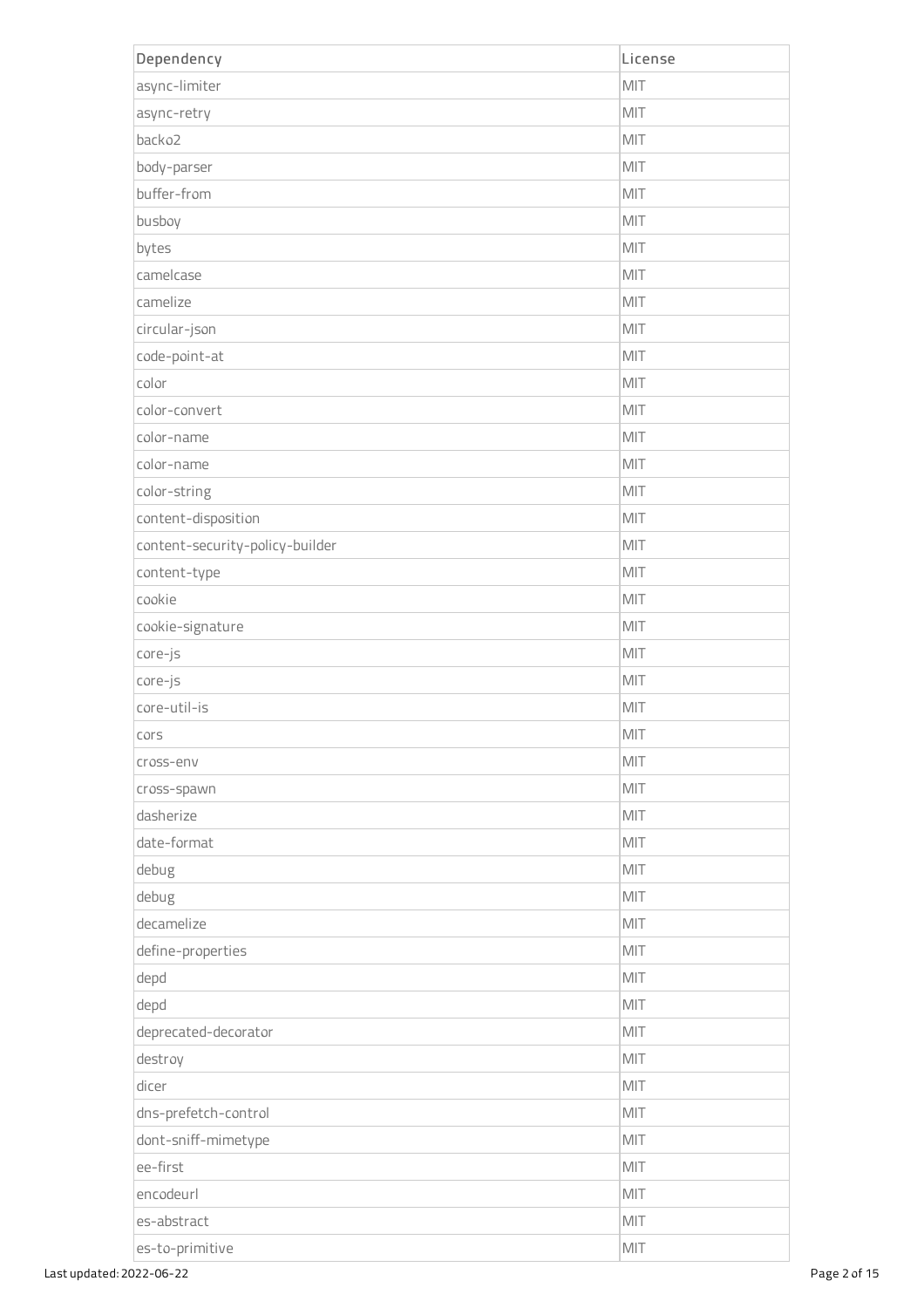| Dependency                 | License        |
|----------------------------|----------------|
| escape-html                | MIT            |
| etag                       | MIT            |
| eventemitter3              | MIT            |
| expect-ct                  | MIT            |
| express                    | MIT            |
| fast-json-stable-stringify | MIT            |
| feature-policy             | MIT            |
| finalhandler               | MIT            |
| forwarded                  | MIT            |
| frameguard                 | MIT            |
| fresh                      | MIT            |
| fs-capacitor               | MIT            |
| function-bind              | MIT            |
| gelf-pro                   | MIT            |
| graphql                    | MIT            |
| graphql-extensions         | MIT            |
| graphql-extensions         | MIT            |
| graphql-iso-date           | MIT            |
| graphql-subscriptions      | MIT            |
| graphql-tag                | MIT            |
| graphql-tools              | MIT            |
| graphql-tools              | MIT            |
| graphql-upload             | MIT            |
| has                        | MIT            |
| has-symbols                | MIT            |
| helmet                     | MIT            |
| helmet-crossdomain         | MIT            |
| helmet-csp                 | MIT            |
| hide-powered-by            | MIT            |
| hpkp                       | MIT            |
| hsts                       | MIT            |
| http-errors                | MIT            |
| http-errors                | MIT            |
| iconv-lite                 | MIT            |
| ienoopen                   | MIT            |
| invariant                  | $\mathsf{MIT}$ |
| invert-kv                  | MIT            |
| ipaddr.js                  | MIT            |
| is-arrayish                | MIT            |
| is-buffer                  | MIT            |
| is-callable                | MIT            |
| is-date-object             | MIT            |
| is-fullwidth-code-point    | MIT            |
| is-regex                   | $\mathsf{MIT}$ |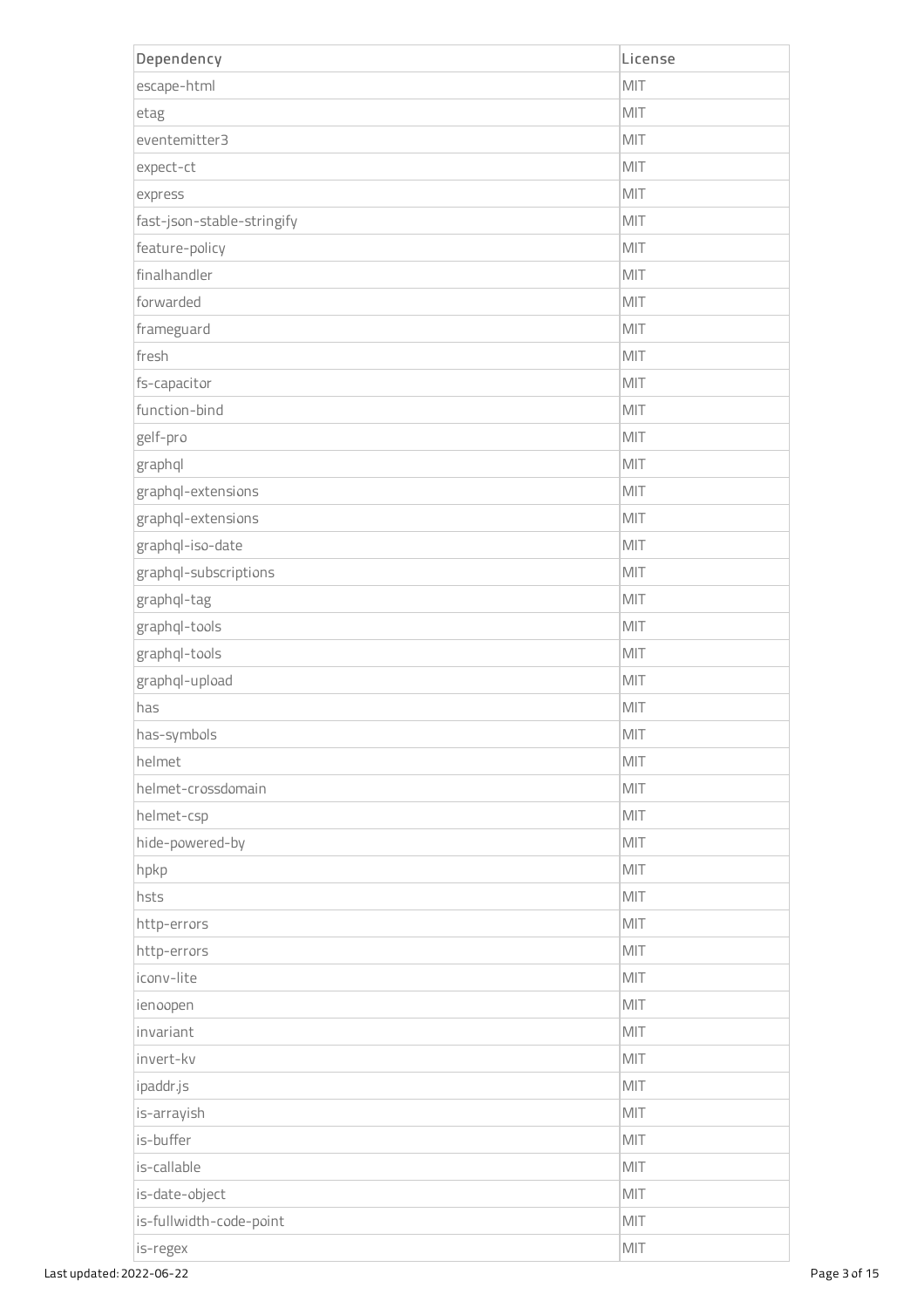| Dependency                       | License |
|----------------------------------|---------|
| is-symbol                        | MIT     |
| is-windows                       | MIT     |
| isarray                          | MIT     |
| isarray                          | MIT     |
| iterall                          | MIT     |
| js-tokens                        | MIT     |
| jsonwebtoken                     | MIT     |
| jwa                              | MIT     |
| jws                              | MIT     |
| Icid                             | MIT     |
| lodash                           | MIT     |
| lodash.includes                  | MIT     |
| lodash.isboolean                 | MIT     |
| lodash.isinteger                 | MIT     |
| lodash.isnumber                  | MIT     |
| lodash.isplainobject             | MIT     |
| lodash.isstring                  | MIT     |
| lodash.once                      | MIT     |
| lodash.sortby                    | MIT     |
| loose-envify                     | MIT     |
| media-typer                      | MIT     |
| merge-descriptors                | MIT     |
| methods                          | MIT     |
| mime                             | MIT     |
| mime-db                          | MIT     |
| mime-types                       | MIT     |
| minimist                         | MIT     |
| mkdirp                           | MIT     |
| ms                               | MIT     |
| ms                               | MIT     |
| nconf                            | MIT     |
| negotiator                       | MIT     |
| nice-try                         | MIT     |
| nocache                          | MIT     |
| node-fetch                       | MIT     |
| number-is-nan                    | MIT     |
| object-assign                    | MIT     |
| object-keys                      | MIT     |
| object-path                      | MIT     |
| object.getownpropertydescriptors | MIT     |
| on-finished                      | MIT     |
| on-headers                       | MIT     |
| os-locale                        | MIT     |
| parseurl                         | MIT     |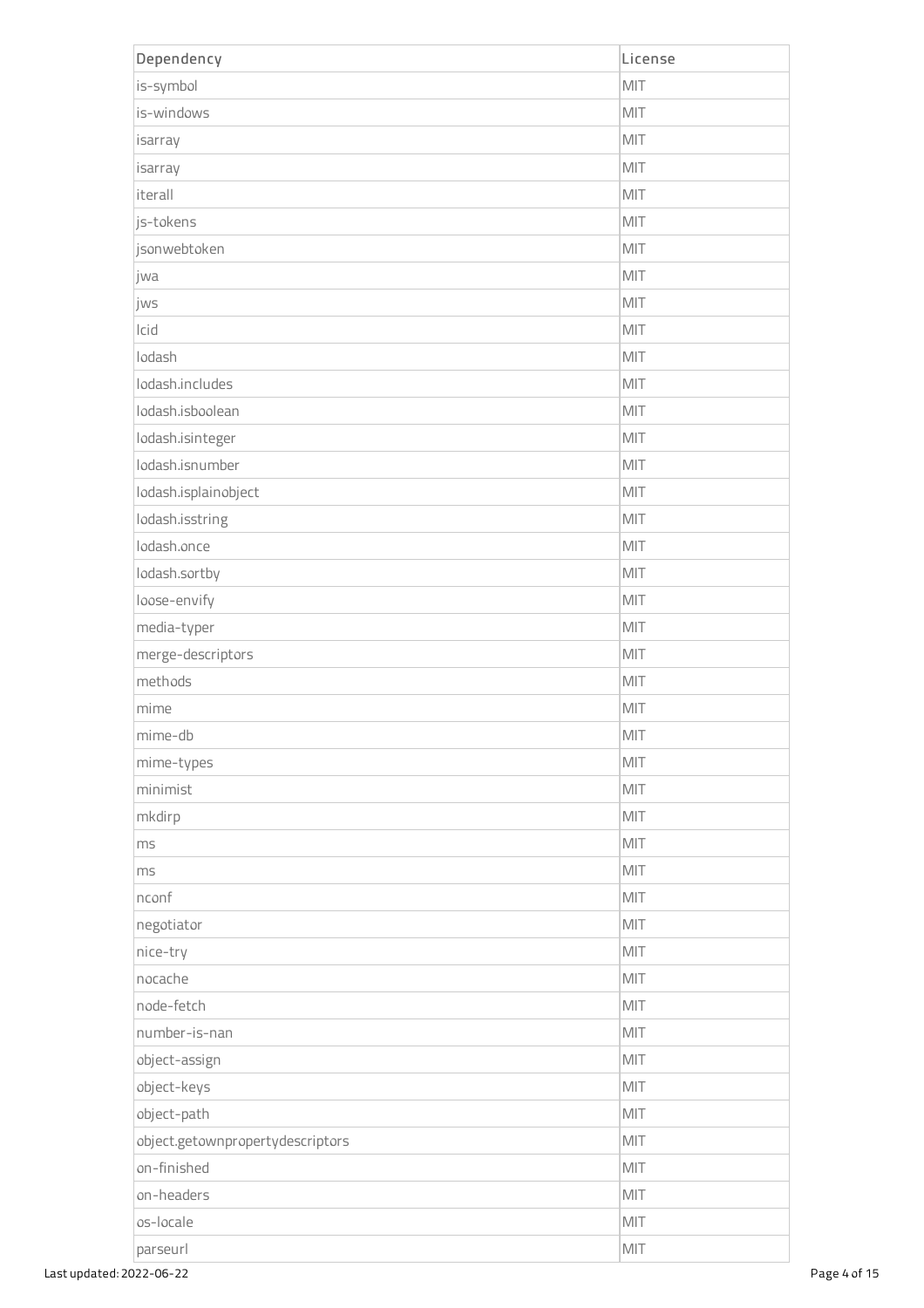| Dependency                 | License |
|----------------------------|---------|
| path-key                   | MIT     |
| path-to-regexp             | MIT     |
| platform                   | MIT     |
| process-nextick-args       | MIT     |
| promise.prototype.finally  | MIT     |
| proxy-addr                 | MIT     |
| ramda                      | MIT     |
| range-parser               | MIT     |
| raw-body                   | MIT     |
| readable-stream            | MIT     |
| readable-stream            | MIT     |
| referrer-policy            | MIT     |
| response-time              | MIT     |
| retry                      | MIT     |
| rfdc                       | MIT     |
| safe-buffer                | MIT     |
| safer-buffer               | MIT     |
| secure-keys                | MIT     |
| send                       | MIT     |
| serve-static               | MIT     |
| shebang-command            | MIT     |
| shebang-regex              | MIT     |
| simple-swizzle             | MIT     |
| source-map-support         | MIT     |
| statuses                   | MIT     |
| statuses                   | MIT     |
| streamroller               | MIT     |
| streamsearch               | MIT     |
| string_decoder             | MIT     |
| string_decoder             | MIT     |
| string-width               | MIT     |
| strip-ansi                 | MIT     |
| subscriptions-transport-ws | MIT     |
| symbol-observable          | MIT     |
| toidentifier               | MIT     |
| ts-invariant               | MIT     |
| ts-invariant               | MIT     |
| type-is                    | MIT     |
| underscore                 | MIT     |
| unpipe                     | MIT     |
| util-deprecate             | MIT     |
| util.promisify             | MIT     |
| utils-merge                | MIT     |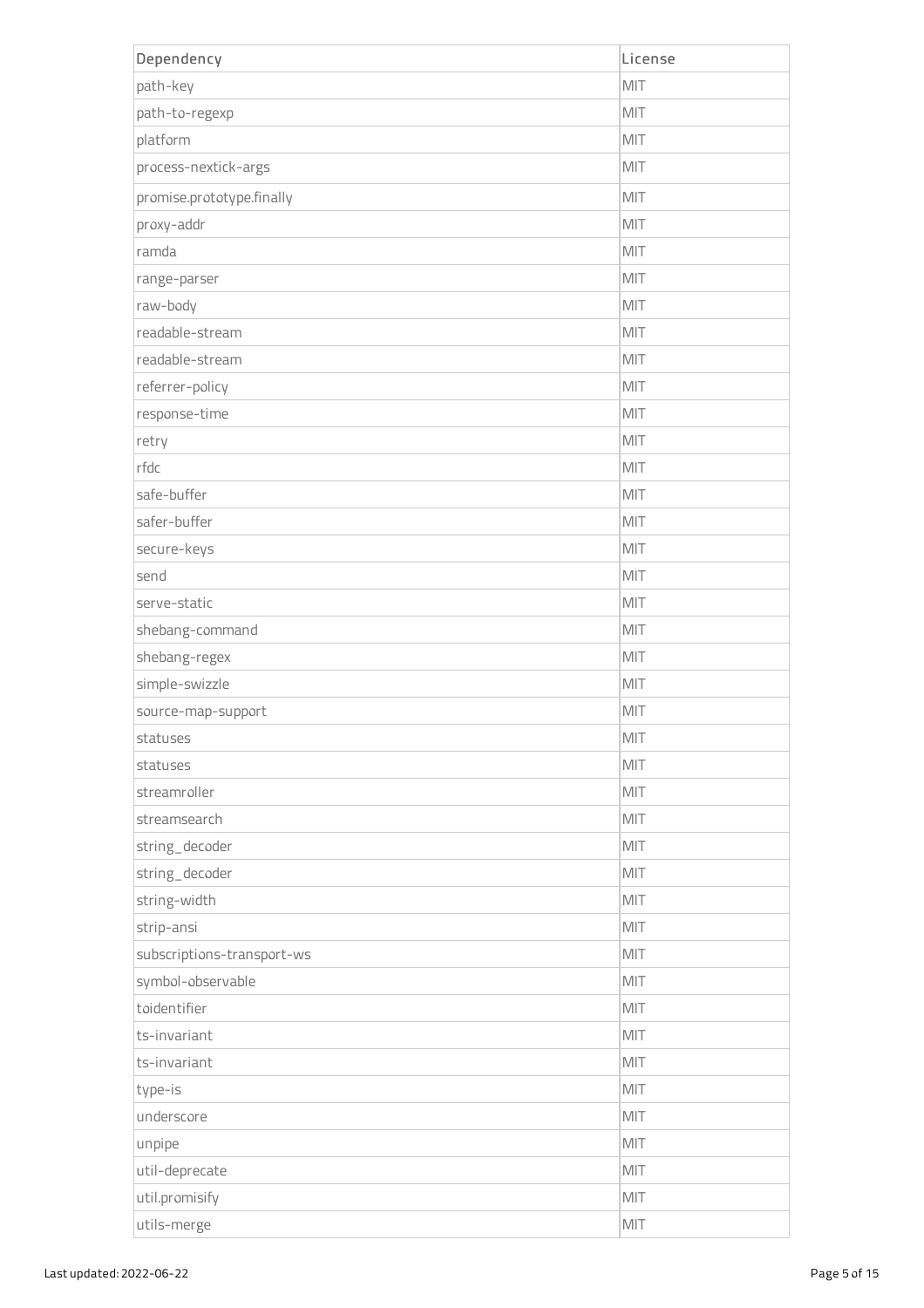| Dependency                             | License      |
|----------------------------------------|--------------|
| uuid                                   | MIT          |
| vary                                   | MIT          |
| window-size                            | MIT          |
| wrap-ansi                              | MIT          |
| <b>WS</b>                              | MIT          |
| WS                                     | MIT          |
| x-xss-protection                       | MIT          |
| yargs                                  | MIT          |
| zen-observable                         | MIT          |
| zen-observable-ts                      | MIT          |
| zen-observable-ts                      | MIT          |
| @apollographql/graphql-playground-html | MIT          |
| @protobufjs/aspromise                  | BSD-3-Clause |
| @protobufjs/base64                     | BSD-3-Clause |
| @protobufjs/codegen                    | BSD-3-Clause |
| @protobufjs/eventemitter               | BSD-3-Clause |
| @protobufjs/fetch                      | BSD-3-Clause |
| @protobufjs/float                      | BSD-3-Clause |
| @protobufjs/inquire                    | BSD-3-Clause |
| @protobufjs/path                       | BSD-3-Clause |
| @protobufjs/pool                       | BSD-3-Clause |
| @protobufjs/utf8                       | BSD-3-Clause |
| buffer-equal-constant-time             | BSD-3-Clause |
| flat                                   | BSD-3-Clause |
| protobufjs                             | BSD-3-Clause |
| qs                                     | BSD-3-Clause |
| source-map                             | BSD-3-Clause |
| bson-objectid                          | Apache-2.0   |
| ecdsa-sig-formatter                    | Apache-2.0   |
| infinispan                             | Apache-2.0   |
| log4js                                 | Apache-2.0   |
| long                                   | Apache-2.0   |
| tslib                                  | Apache-2.0   |
| cliui                                  | <b>ISC</b>   |
| inherits                               | <b>ISC</b>   |
| ini                                    | <b>ISC</b>   |
| isexe                                  | <b>ISC</b>   |
| Iru-cache                              | <b>ISC</b>   |
| semver                                 | <b>ISC</b>   |
| setprototypeof                         | <b>ISC</b>   |
| which                                  | <b>ISC</b>   |
| y18n                                   | <b>ISC</b>   |
| yallist                                | <b>ISC</b>   |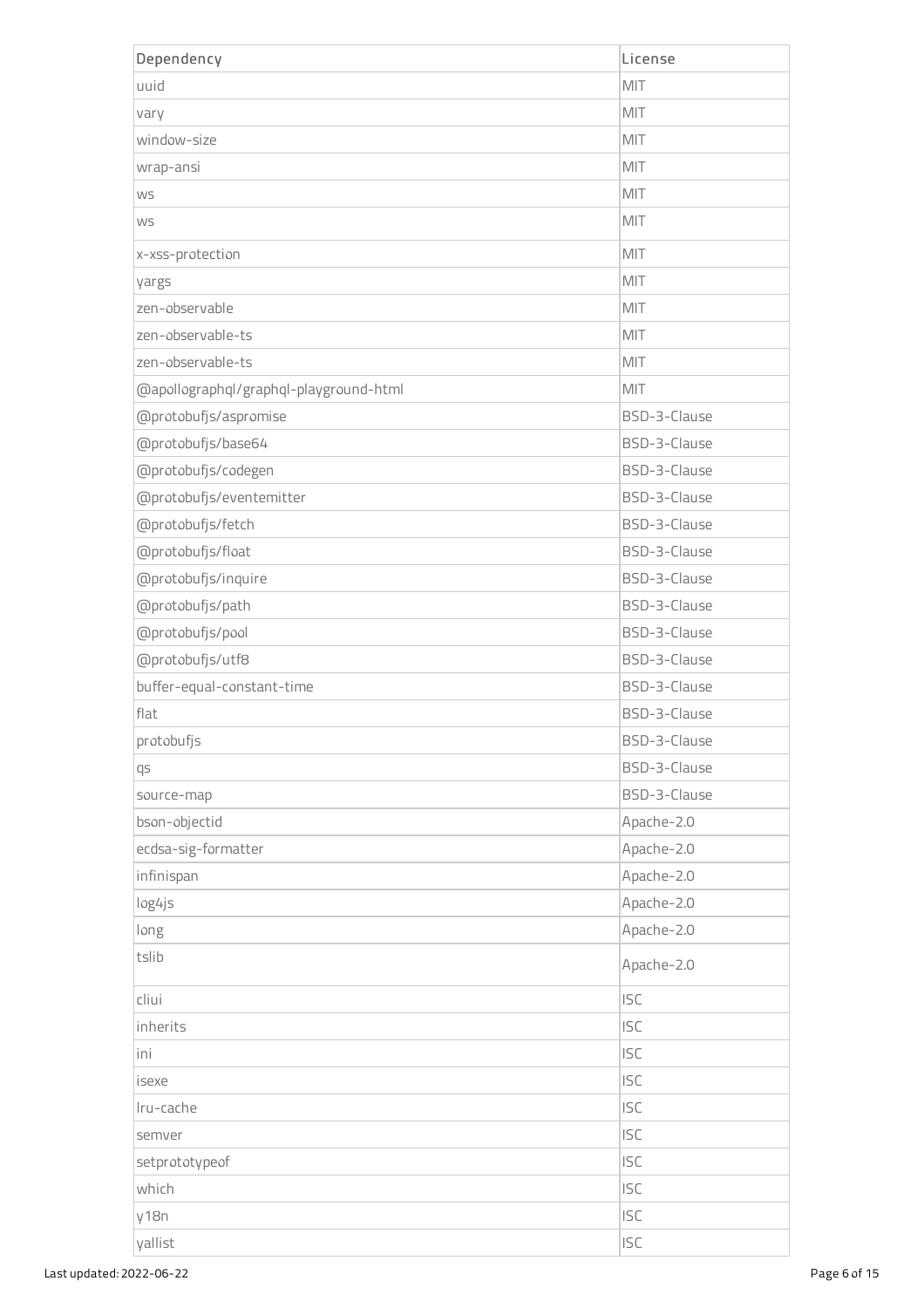| Dependency  | License      |
|-------------|--------------|
| sha.js      | <b>MIT</b>   |
| sha.js      | BSD-3-Clause |
| ts-polyfill | Unlicense    |

## User Management

| Dependency              | License |
|-------------------------|---------|
| @babel/runtime          | MIT     |
| @babel/runtime          | MIT     |
| @types/zen-observable   | MIT     |
| ajv                     | MIT     |
| ansi-regex              | MIT     |
| ansi-styles             | MIT     |
| apollo-cache            | MIT     |
| apollo-cache-inmemory   | MIT     |
| apollo-client           | MIT     |
| apollo-link             | MIT     |
| apollo-link-dedup       | MIT     |
| apollo-link-http        | MIT     |
| apollo-link-http-common | MIT     |
| apollo-utilities        | MIT     |
| asap                    | MIT     |
| astral-regex            | MIT     |
| babel-runtime           | MIT     |
| balanced-match          | MIT     |
| bowser                  | MIT     |
| brace-expansion         | MIT     |
| brcast                  | MIT     |
| change-emitter          | MIT     |
| classnames              | MIT     |
| color                   | MIT     |
| color                   | MIT     |
| color-convert           | MIT     |
| color-name              | MIT     |
| color-name              | MIT     |
| color-string            | MIT     |
| concat-map              | MIT     |
| core-js                 | MIT     |
| core-js                 | MIT     |
| css-in-js-utils         | MIT     |
| css-vendor              | MIT     |
| dom-helpers             | MIT     |
| emoji-regex             | MIT     |
| encoding                | MIT     |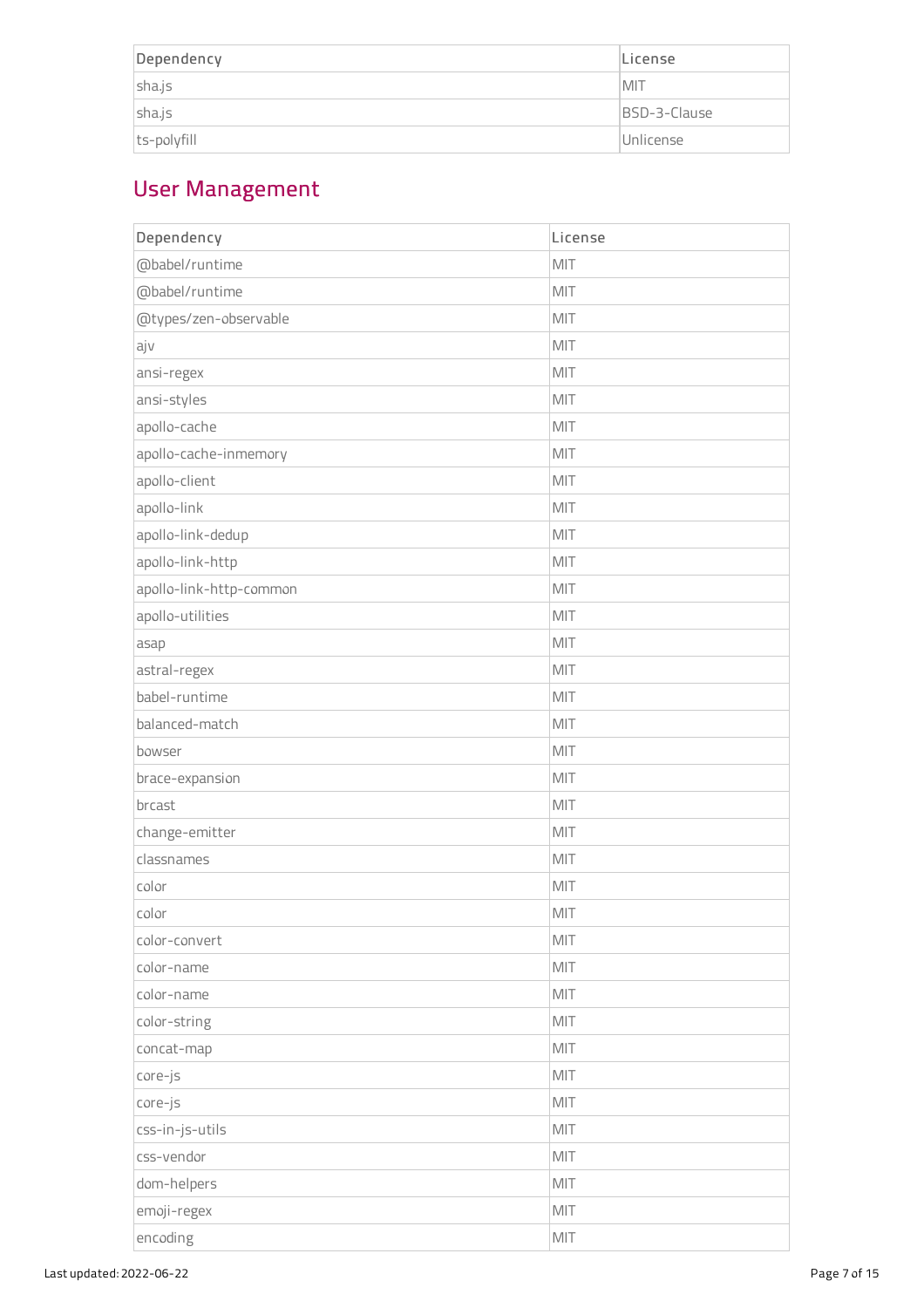| Dependency                 | License        |
|----------------------------|----------------|
| fast-deep-equal            | MIT            |
| fast-json-stable-stringify | MIT            |
| fbjs                       | MIT            |
| gettext-parser             | MIT            |
| glamor                     | MIT            |
| graphql                    | MIT            |
| graphql-tag                | MIT            |
| gud                        | MIT            |
| history                    | MIT            |
| iconv-lite                 | MIT            |
| immutable-tuple            | MIT            |
| inline-style-prefixer      | MIT            |
| invariant                  | MIT            |
| is-arrayish                | MIT            |
| is-fullwidth-code-point    | MIT            |
| is-function                | MIT            |
| is-in-browser              | MIT            |
| is-plain-object            | MIT            |
| is-stream                  | MIT            |
| isarray                    | MIT            |
| isobject                   | MIT            |
| isomorphic-fetch           | MIT            |
| iterall                    | MIT            |
| js-tokens                  | MIT            |
| json-schema-traverse       | MIT            |
| jss                        | MIT            |
| jss-camel-case             | MIT            |
| jss-compose                | MIT            |
| jss-default-unit           | MIT            |
| jss-expand                 | MIT            |
| jss-extend                 | MIT            |
| jss-global                 | MIT            |
| jss-nested                 | MIT            |
| jss-preset-default         | MIT            |
| jss-props-sort             | MIT            |
| jss-template               | MIT            |
| jss-vendor-prefixer        | MIT            |
| lodash                     | MIT            |
| lodash.isequal             | MIT            |
| loose-envify               | MIT            |
| marked                     | MIT            |
| matchmedia-polyfill        | MIT            |
| minimist                   | MIT            |
| moment                     | $\mathsf{MIT}$ |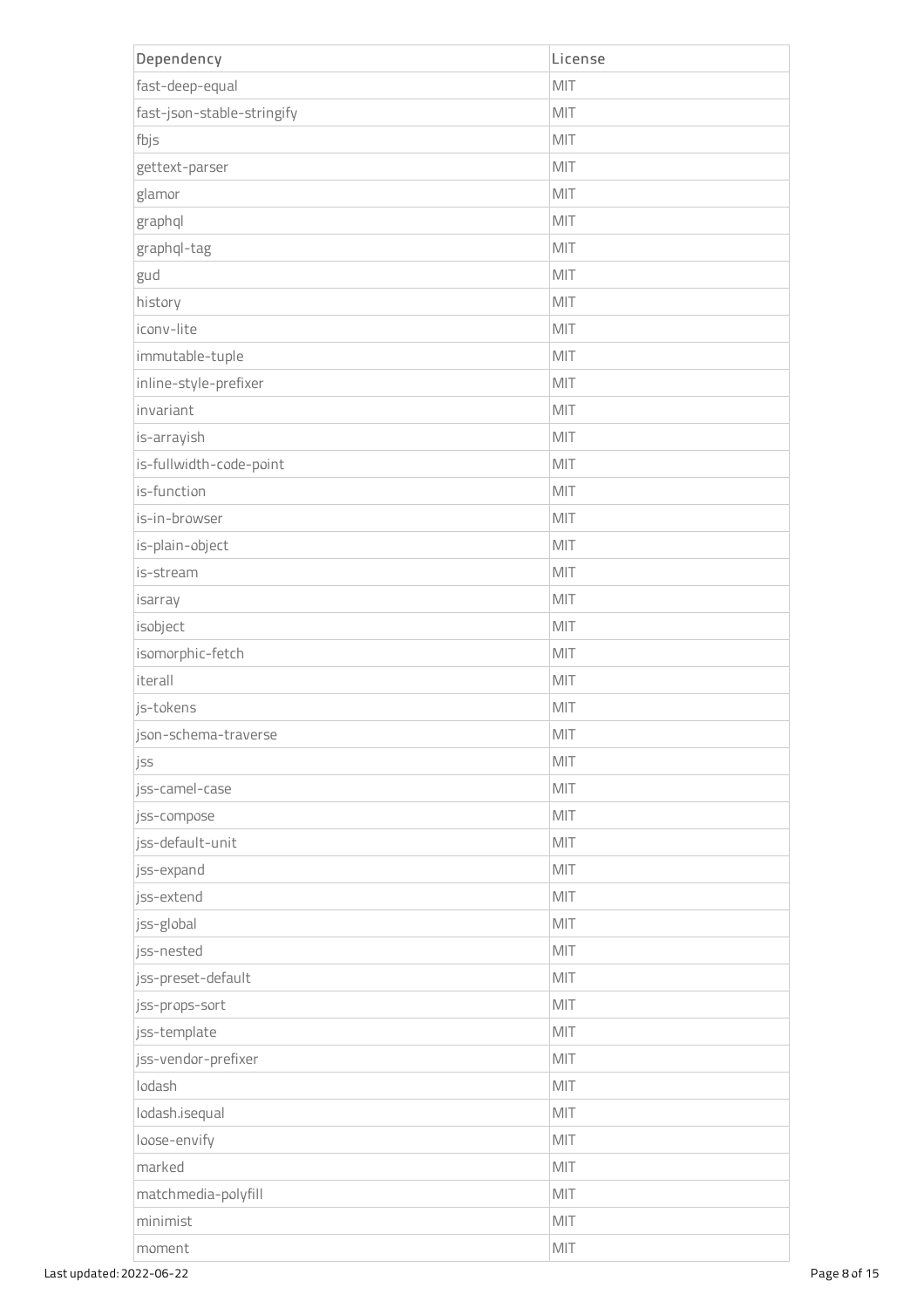| Dependency              | License |
|-------------------------|---------|
| node-fetch              | MIT     |
| object-assign           | MIT     |
| optimism                | MIT     |
| path-is-absolute        | MIT     |
| path-to-regexp          | MIT     |
| progress                | MIT     |
| promise                 | MIT     |
| prop-types              | MIT     |
| punycode                | MIT     |
| react                   | MIT     |
| react-apollo            | MIT     |
| react-dom               | MIT     |
| react-is                | MIT     |
| react-jss               | MIT     |
| react-lifecycles-compat | MIT     |
| react-router            | MIT     |
| react-router-dom        | MIT     |
| react-stick             | MIT     |
| react-textarea-autosize | MIT     |
| react-tiny-virtual-list | MIT     |
| react-virtualized       | MIT     |
| recompose               | MIT     |
| recompose               | MIT     |
| reflexbox               | MIT     |
| regenerator-runtime     | MIT     |
| regenerator-runtime     | MIT     |
| regenerator-runtime     | MIT     |
| requestidlecallback     | MIT     |
| resolve-pathname        | MIT     |
| safe-buffer             | MIT     |
| safer-buffer            | MIT     |
| scheduler               | MIT     |
| setimmediate            | MIT     |
| simple-swizzle          | MIT     |
| slice-ansi              | MIT     |
| string-width            | MIT     |
| strip-ansi              | MIT     |
| substyle                | MIT     |
| substyle-glamor         | MIT     |
| symbol-observable       | MIT     |
| theming                 | MIT     |
| through                 | MIT     |
| tiny-invariant          | MIT     |
|                         |         |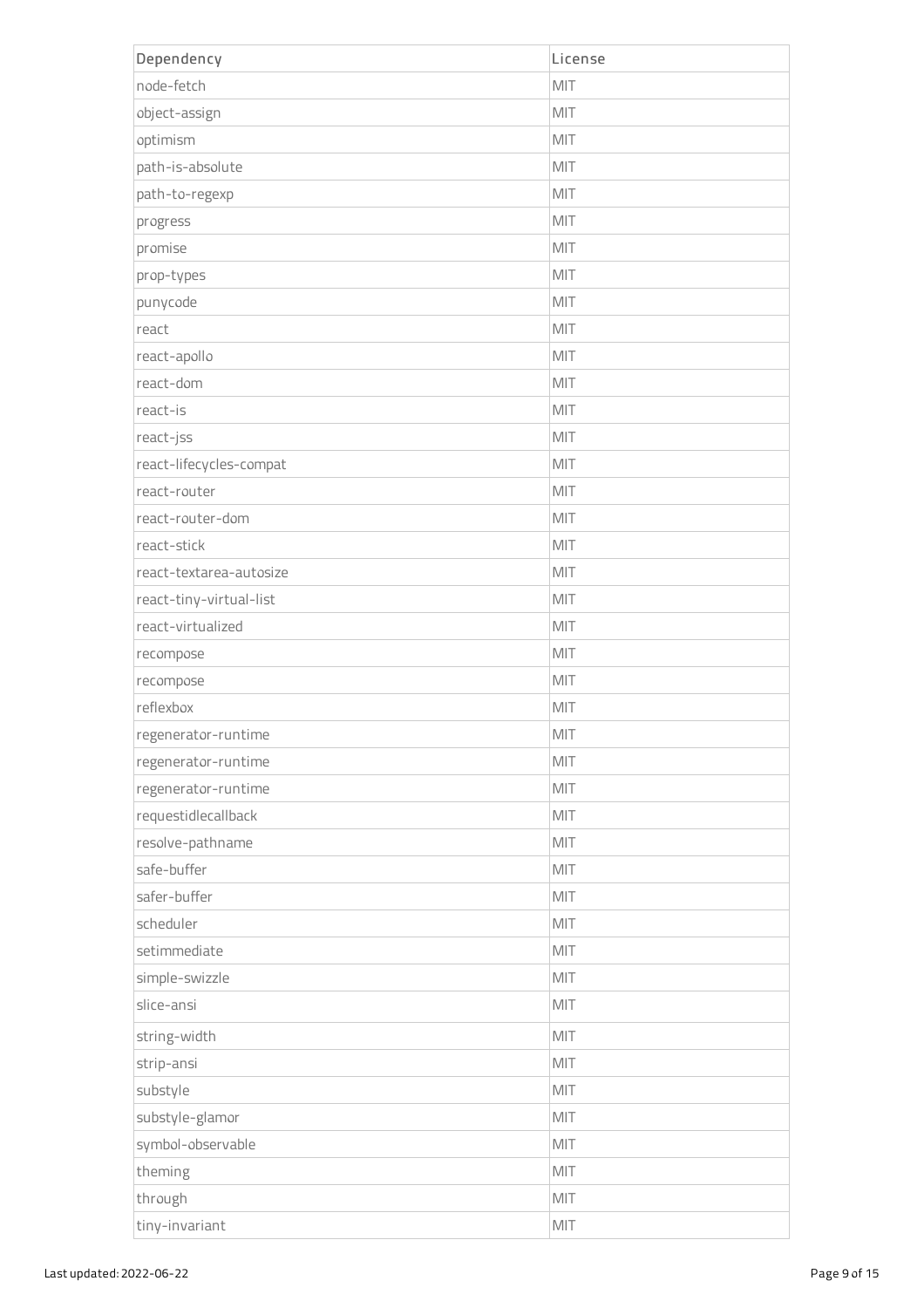| Dependency              | License      |
|-------------------------|--------------|
| tiny-warning            | MIT          |
| ts-invariant            | MIT          |
| ts-invariant            | MIT          |
| underscore              | MIT          |
| validator               | MIT          |
| validator               | MIT          |
| value-equal             | MIT          |
| warning                 | MIT          |
| whatwg-fetch            | MIT          |
| zen-observable          | MIT          |
| zen-observable-ts       | MIT          |
| tslib                   | Apache-2.0   |
| create-react-context    | MIT          |
| glob                    | <b>ISC</b>   |
| inflight                | <b>ISC</b>   |
| inherits                | <b>ISC</b>   |
| minimatch               | <b>ISC</b>   |
| once                    | <b>ISC</b>   |
| wrappy                  | <b>ISC</b>   |
| hoist-non-react-statics | BSD-3-Clause |
| hoist-non-react-statics | BSD-3-Clause |
| hyphenate-style-name    | BSD-3-Clause |
| react-transition-group  | BSD-3-Clause |
| signavio-i18n           | BSD-3-Clause |
| table                   | BSD-3-Clause |
| warning                 | BSD-3-Clause |
| left-pad                | <b>WTFPL</b> |
| node-complexify         | <b>BSD</b>   |
| ua-parser-js            | MIT          |
| uri-js                  | BSD-2-Clause |
| warning                 | BSD-2-Clause |

## Hub

| Dependency            | License    |
|-----------------------|------------|
| @babel/runtime        | MIT        |
| @babel/runtime        | MIT        |
| @types/prop-types     | MIT        |
| @types/react          | MIT        |
| @types/react-dom      | MIT        |
| @types/zen-observable | MIT        |
| apollo-cache          | MIT        |
| apollo-cache-inmemory | MIT        |
| apollo-cache-persist  | <b>MIT</b> |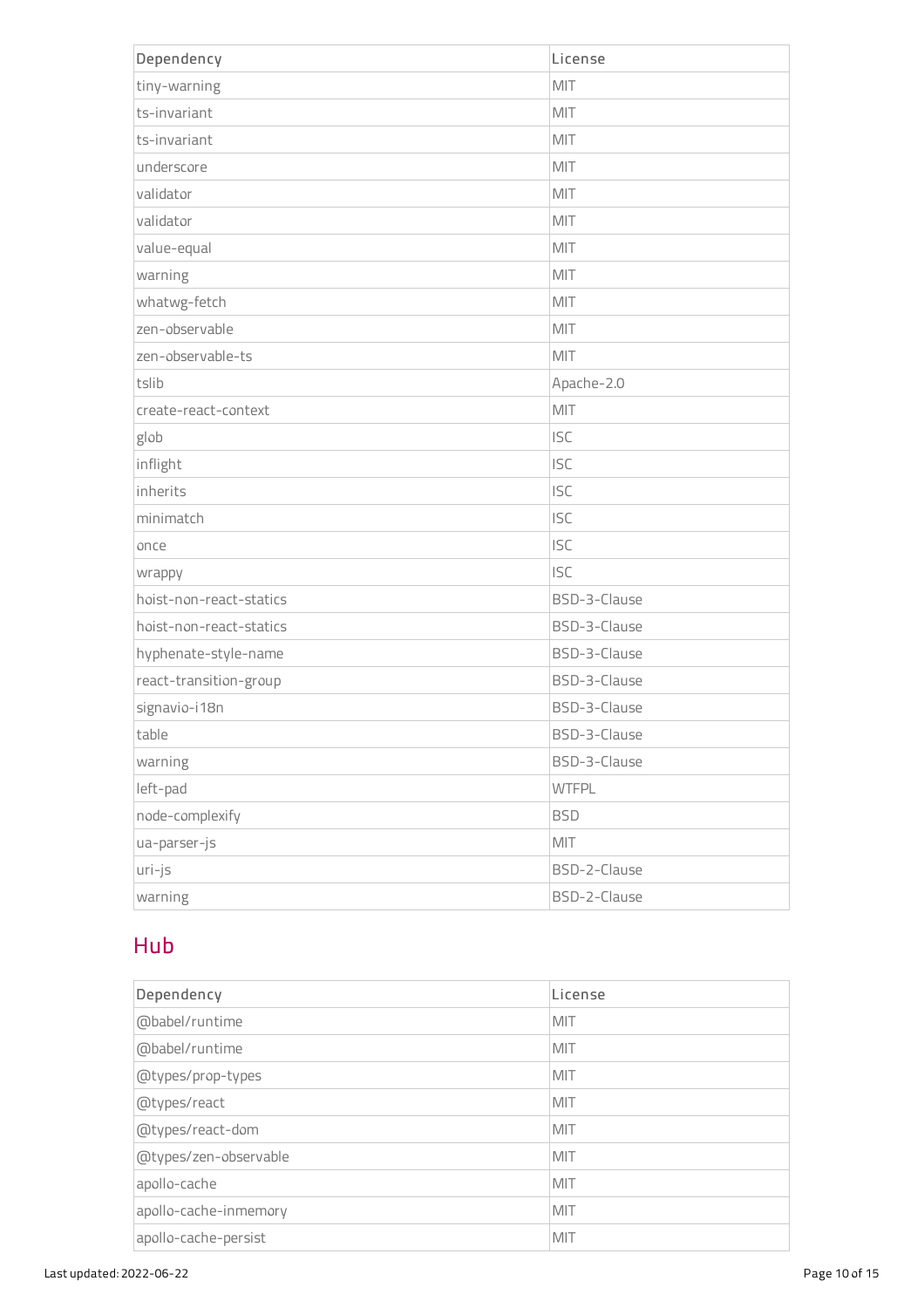| Dependency                 | License |
|----------------------------|---------|
| apollo-client              | MIT     |
| apollo-link                | MIT     |
| apollo-link                | MIT     |
| apollo-link-dedup          | MIT     |
| apollo-link-http           | MIT     |
| apollo-link-http-common    | MIT     |
| apollo-link-retry          | MIT     |
| apollo-utilities           | MIT     |
| asap                       | MIT     |
| babel-runtime              | MIT     |
| babel-standalone           | MIT     |
| balanced-match             | MIT     |
| batch-processor            | MIT     |
| bowser                     | MIT     |
| brace-expansion            | MIT     |
| callbag-subscribe          | MIT     |
| change-emitter             | MIT     |
| classnames                 | MIT     |
| color                      | MIT     |
| color                      | MIT     |
| color-convert              | MIT     |
| color-name                 | MIT     |
| color-name                 | MIT     |
| color-string               | MIT     |
| concat-map                 | MIT     |
| container-query-toolkit    | MIT     |
| copy-to-clipboard          | MIT     |
| core-js                    | MIT     |
| core-js                    | MIT     |
| css-in-js-utils            | MIT     |
| css-tree                   | MIT     |
| csstype                    | MIT     |
| date-fns                   | MIT     |
| dom-helpers                | MIT     |
| element-resize-detector    | MIT     |
| element-resize-detector    | MIT     |
| encoding                   | MIT     |
| error-stack-parser         | MIT     |
| fast-json-stable-stringify | MIT     |
| fastest-stable-stringify   | MIT     |
| fbjs                       | MIT     |
| gettext-parser             | MIT     |
| gettext-parser             | MIT     |
| glamor                     | MIT     |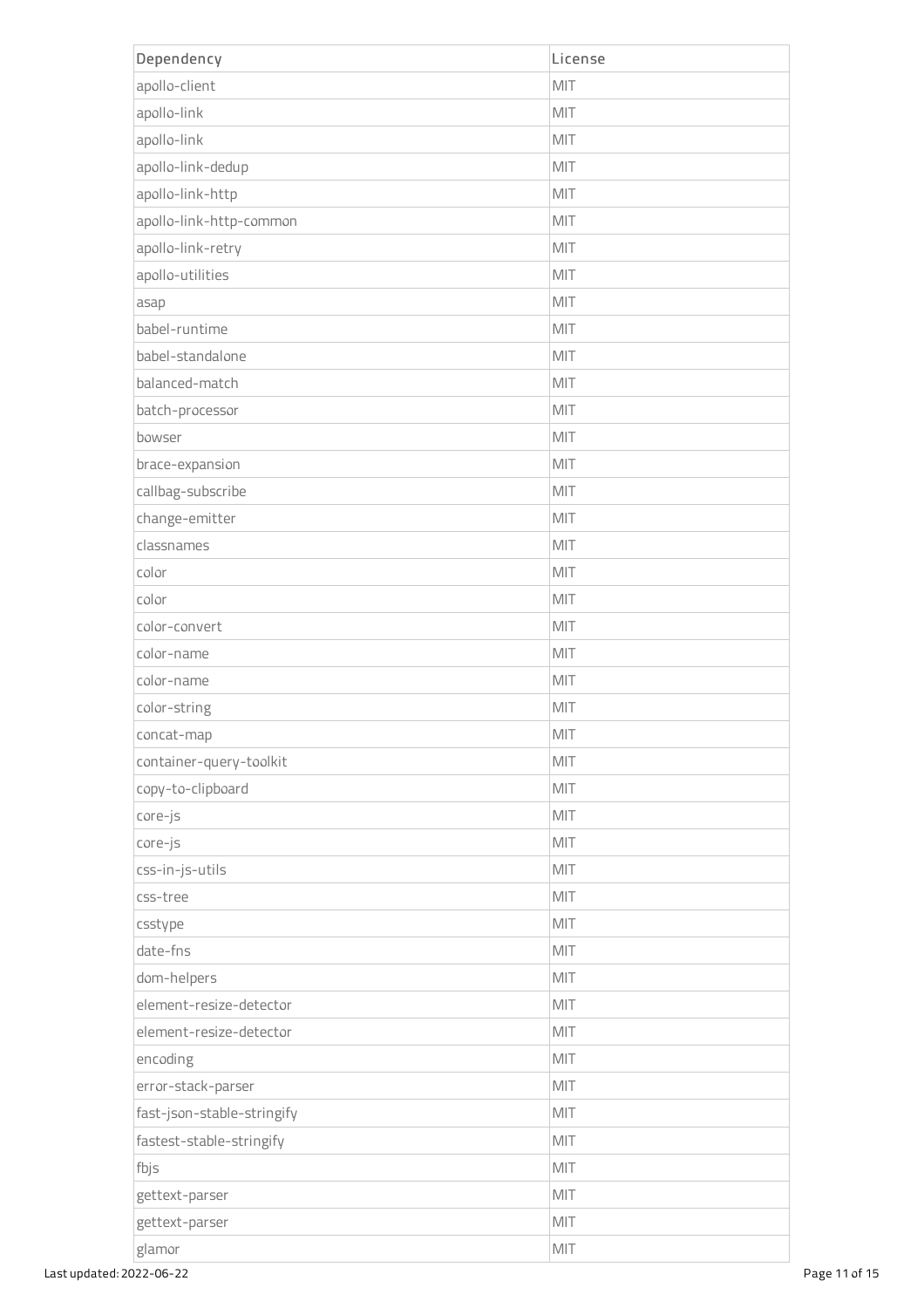| Dependency              | License |
|-------------------------|---------|
| graphql                 | MIT     |
| graphql-tag             | MIT     |
| gud                     | MIT     |
| he                      | MIT     |
| history                 | MIT     |
| iconv-lite              | MIT     |
| immutable-tuple         | MIT     |
| inline-style-prefixer   | MIT     |
| inline-style-prefixer   | MIT     |
| invariant               | MIT     |
| is-arrayish             | MIT     |
| is-stream               | MIT     |
| isarray                 | MIT     |
| isobject                | MIT     |
| isomorphic-fetch        | MIT     |
| iterall                 | MIT     |
| js-tokens               | MIT     |
| json2mq                 | MIT     |
| keycode                 | MIT     |
| lodash                  | MIT     |
| lodash.debounce         | MIT     |
| lodash.isequal          | MIT     |
| lodash.throttle         | MIT     |
| loose-envify            | MIT     |
| marked                  | MIT     |
| marksy                  | MIT     |
| matchmedia-polyfill     | MIT     |
| memoize-one             | MIT     |
| moment                  | MIT     |
| node-fetch              | MIT     |
| object-assign           | MIT     |
| optimism                | MIT     |
| path-is-absolute        | MIT     |
| path-to-regexp          | MIT     |
| performance-now         | MIT     |
| progress                | MIT     |
| promise                 | MIT     |
| prop-types              | MIT     |
| prop-types              | MIT     |
| raf                     | MIT     |
| react                   | MIT     |
| react-apollo            | MIT     |
| react-container-query   | MIT     |
| react-copy-to-clipboard | MIT     |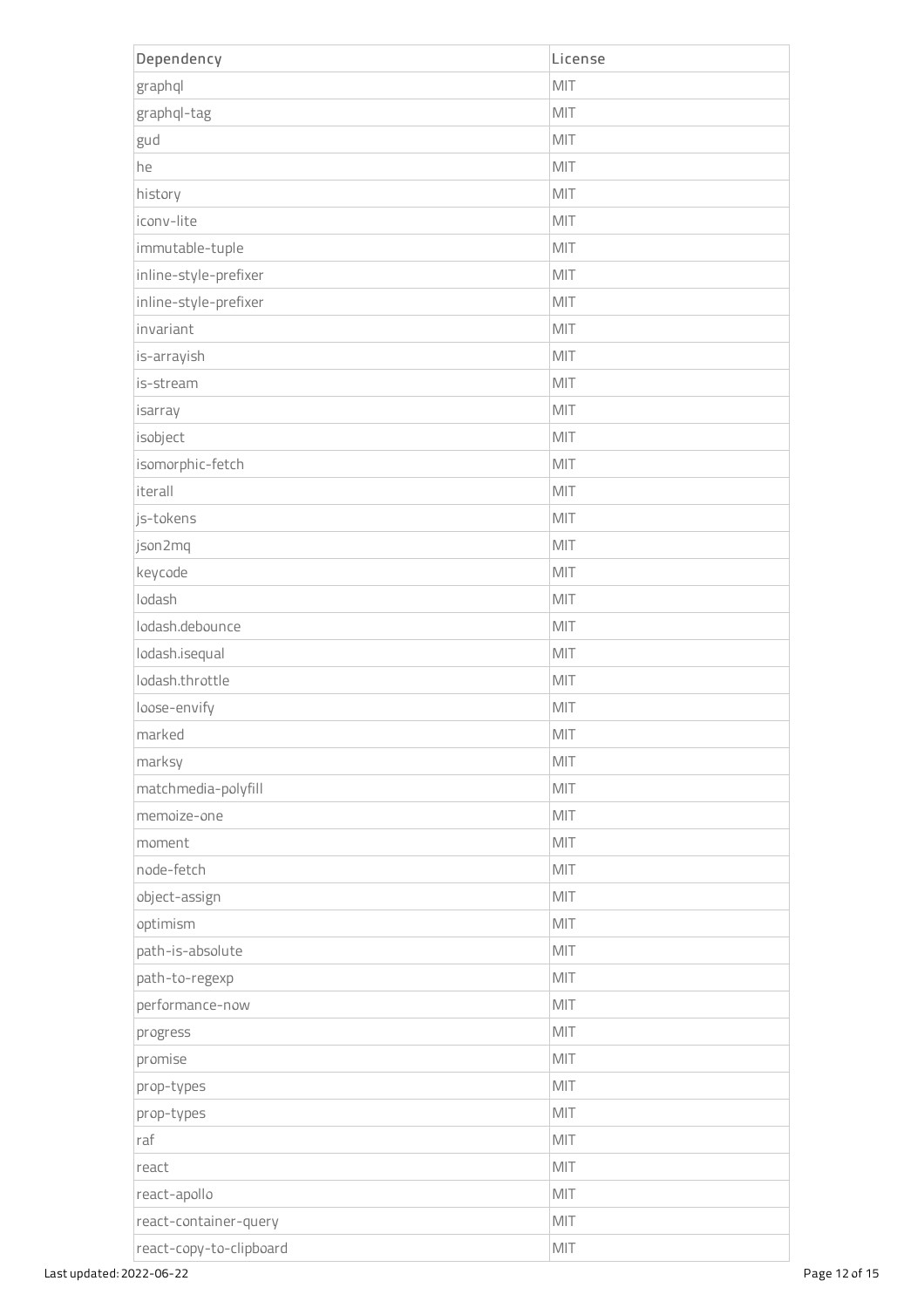| Dependency               | License |
|--------------------------|---------|
| react-dom                | MIT     |
| react-is                 | MIT     |
| react-is                 | MIT     |
| react-is                 | MIT     |
| react-lifecycles-compat  | MIT     |
| react-router             | MIT     |
| react-router-dom         | MIT     |
| react-sizeme             | MIT     |
| react-sortable-hoc       | MIT     |
| react-stick              | MIT     |
| react-stick              | MIT     |
| react-sticky             | MIT     |
| react-textarea-autosize  | MIT     |
| react-tiny-virtual-list  | MIT     |
| react-virtualized        | MIT     |
| react-wait               | MIT     |
| readable-stream          | MIT     |
| recompose                | MIT     |
| recompose                | MIT     |
| regenerator-runtime      | MIT     |
| regenerator-runtime      | MIT     |
| requestidlecallback      | MIT     |
| resize-observer-lite     | MIT     |
| resize-observer-polyfill | MIT     |
| resolve-pathname         | MIT     |
| rtl-css-js               | MIT     |
| safe-buffer              | MIT     |
| safer-buffer             | MIT     |
| scheduler                | MIT     |
| setimmediate             | MIT     |
| shallowequal             | MIT     |
| simple-swizzle           | MIT     |
| sourcemap-codec          | MIT     |
| stack-generator          | MIT     |
| stackframe               | MIT     |
| stacktrace-gps           | MIT     |
| stacktrace-js            | MIT     |
| string_decoder           | MIT     |
| string-convert           | MIT     |
| stylis                   | MIT     |
| substyle                 | MIT     |
| substyle-glamor          | MIT     |
| symbol-observable        | MIT     |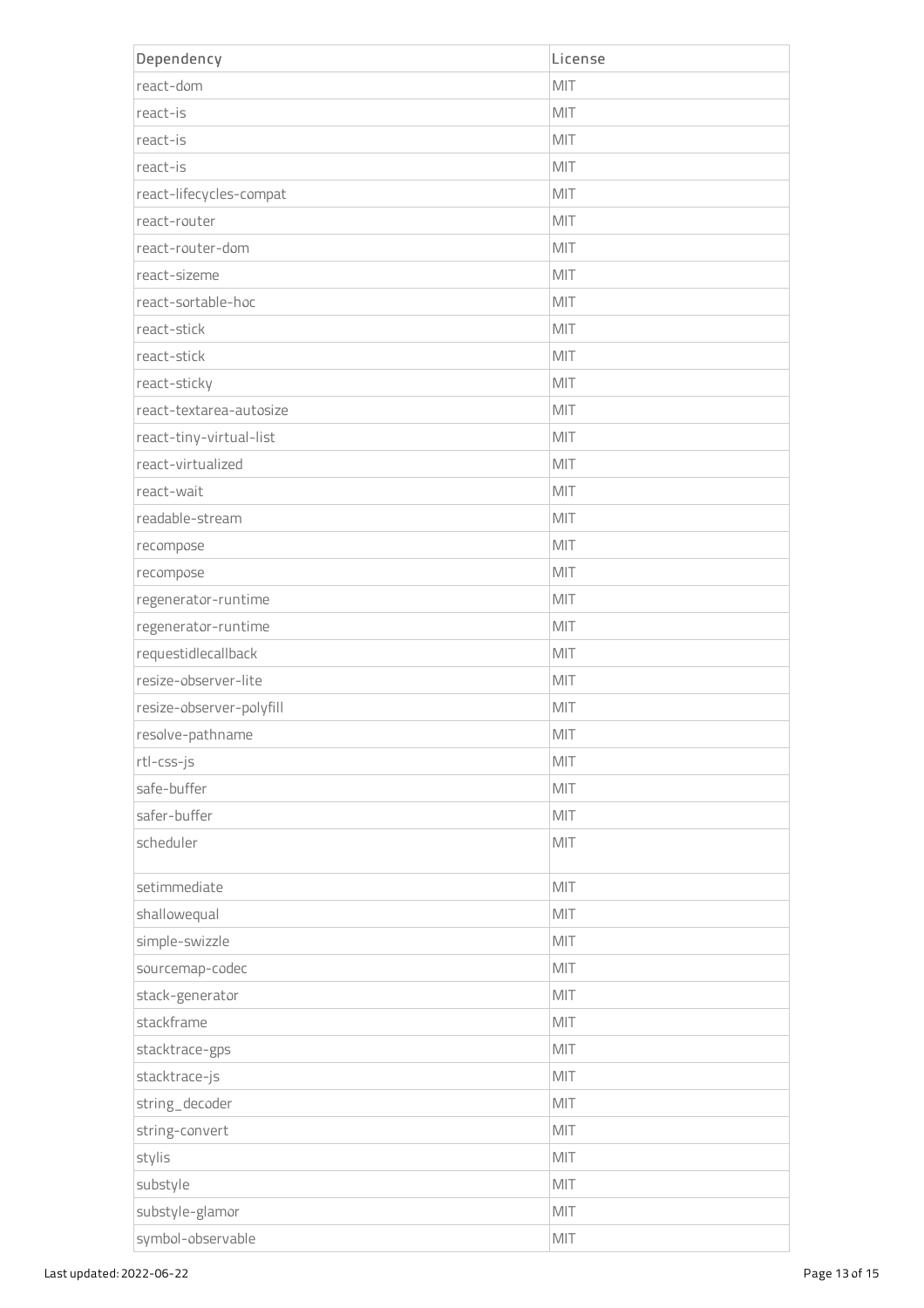| Dependency              | License      |
|-------------------------|--------------|
| throttle-debounce       | MIT          |
| through                 | MIT          |
| tiny-invariant          | MIT          |
| tiny-warning            | MIT          |
| toggle-selection        | MIT          |
| ts-invariant            | MIT          |
| ts-invariant            | MIT          |
| use-callbag             | MIT          |
| use-onclickoutside      | MIT          |
| util-deprecate          | MIT          |
| validator               | MIT          |
| validator               | MIT          |
| value-equal             | MIT          |
| warning                 | MIT          |
| whatwg-fetch            | MIT          |
| zen-observable          | MIT          |
| zen-observable-ts       | MIT          |
| zen-observable-ts       | MIT          |
| callbag                 | CCO          |
| create-react-context    | MIT          |
| nano-css                | Unlicense    |
| glob                    | <b>ISC</b>   |
| inflight                | <b>ISC</b>   |
| inherits                | <b>ISC</b>   |
| minimatch               | <b>ISC</b>   |
| once                    | <b>ISC</b>   |
| react-truncate          | <b>ISC</b>   |
| wrappy                  | <b>ISC</b>   |
| hoist-non-react-statics | BSD-3-Clause |
| hoist-non-react-statics | BSD-3-Clause |
| hyphenate-style-name    | BSD-3-Clause |
| kld-affine              | BSD-3-Clause |
| kld-polynomial          | BSD-3-Clause |
| react-transition-group  | BSD-3-Clause |
| rebound                 | BSD-3-Clause |
| signavio-i18n           | BSD-3-Clause |
| source-map              | BSD-3-Clause |
| source-map              | BSD-3-Clause |
| svg-intersections       | BSD-3-Clause |
| left-pad                | <b>WTFPL</b> |
| mdn-data                | $MPL-2.0$    |
| react-use               | Unlicense    |
| react-use-media         | Unlicense    |
| ts-easing               | Unlicense    |